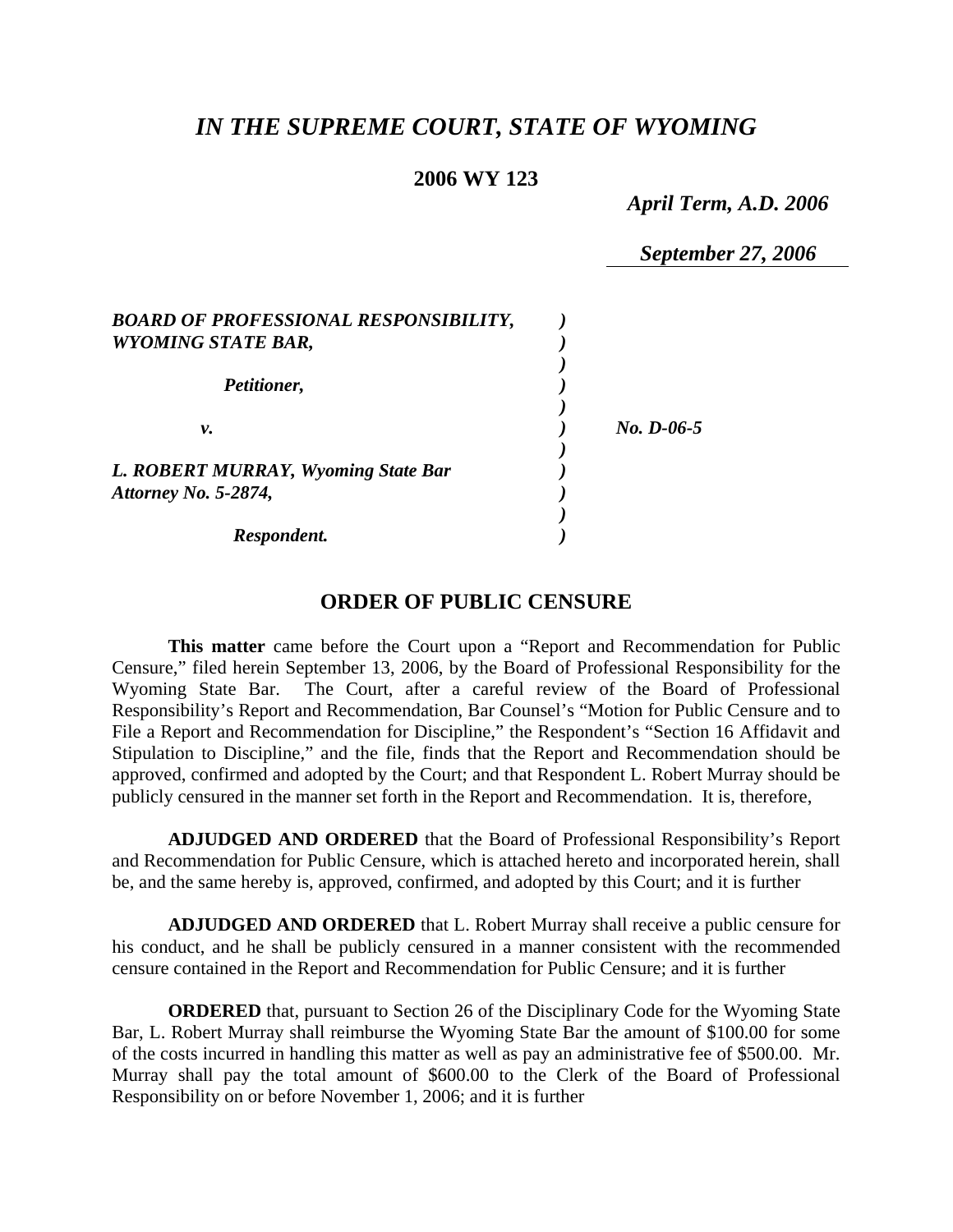**ORDERED** that the Clerk of this Court shall docket this Order of Public Censure, along with the incorporated Report and Recommendation for Public Censure, as a matter coming regularly before this Court as a public record; and it is further

**ORDERED** that, pursuant to Rule 4(c) of the Disciplinary Code for the Wyoming State Bar, this Order of Public Censure, along with the incorporated Report and Recommendation for Public Censure, shall be published in the Wyoming Reporter and the Pacific Reporter; and it is further

**ORDERED** that the Clerk of this Court cause a copy of the Order of Public Censure to be served upon Respondent L. Robert Murray; and it is further

**ORDERED** that the Clerk of this Court transmit a copy of this Order of Public Censure to members of the Board of Professional Responsibility, and the clerks of the appropriate courts of the State of Wyoming.

**DATED** this day of September, 2006.

# **BY THE COURT:**

 **BARTON R. VOIGT Chief Justice**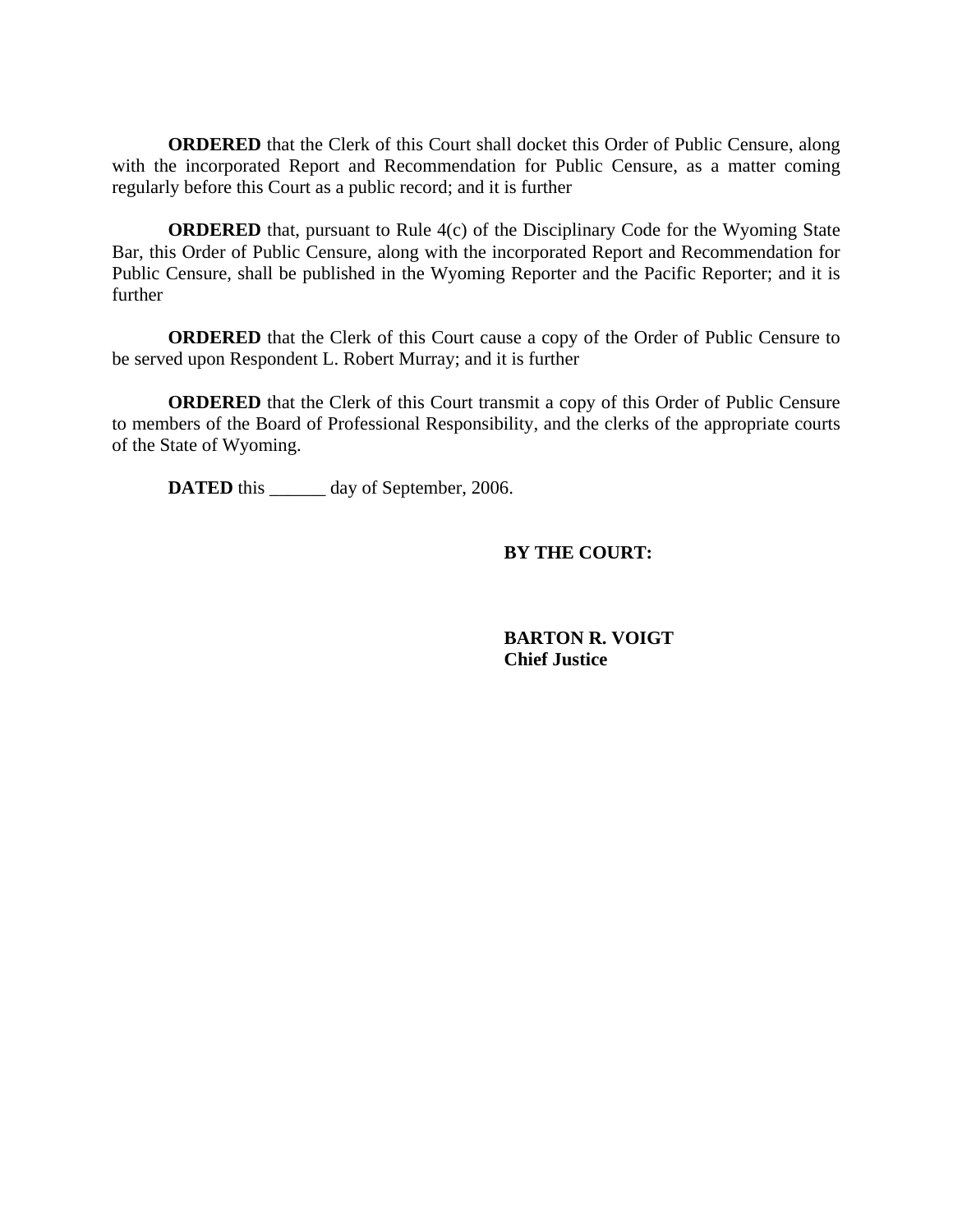## BEFORE THE BOARD OF PROFESSIONAL RESPONSIBILITY **WYOMING STATE BAR STATE OF WYOMING**

In the matter of L. ROBERT MURRAY )<br>) WSB Attorney No. 5-2874, Respondent

Docket No. 2006-02

#### REPORT AND RECOMMENDATION FOR PUBLIC CENSURE

The Board of Professional Responsibility makes the following report and recommendation for public censure, with its findings of fact, conclusions of law, and recommendation to the Supreme Court of Wyoming:

#### **FINDINGS OF FACT**

 $1.$ Respondent is currently an active member of the Wyoming State Bar, registration number 5-2874, and has been since 1992. Respondent has been a member of the Colorado State Bar since 1990, registration number 19902, and his membership is currently in inactive status. Respondent resides in Cheyenne, Wyoming.

 $\overline{2}$ . On Tuesday, October 25, 2005, Respondent began to assist the Fremont County and Prosecuting Attorney in the murder case of the State of Wyoming v. Floyd Dewayne Grady, Crim.No. 5988 (Wy. D.C. Ninth Judicial District). The defendant was charged with the murder of Tammy Sue Watts, who was sexually assaulted and killed by strangulation and repeated blows to the head on April 15, 2004. Floyd Dewayne Grady was subsequently charged in the Watts murder by the State of Wyoming with two counts of first-degree murder, attempted sexual assault and kidnapping. The State also sought the death penalty upon conviction. Grady had been incarcerated at the Wyoming State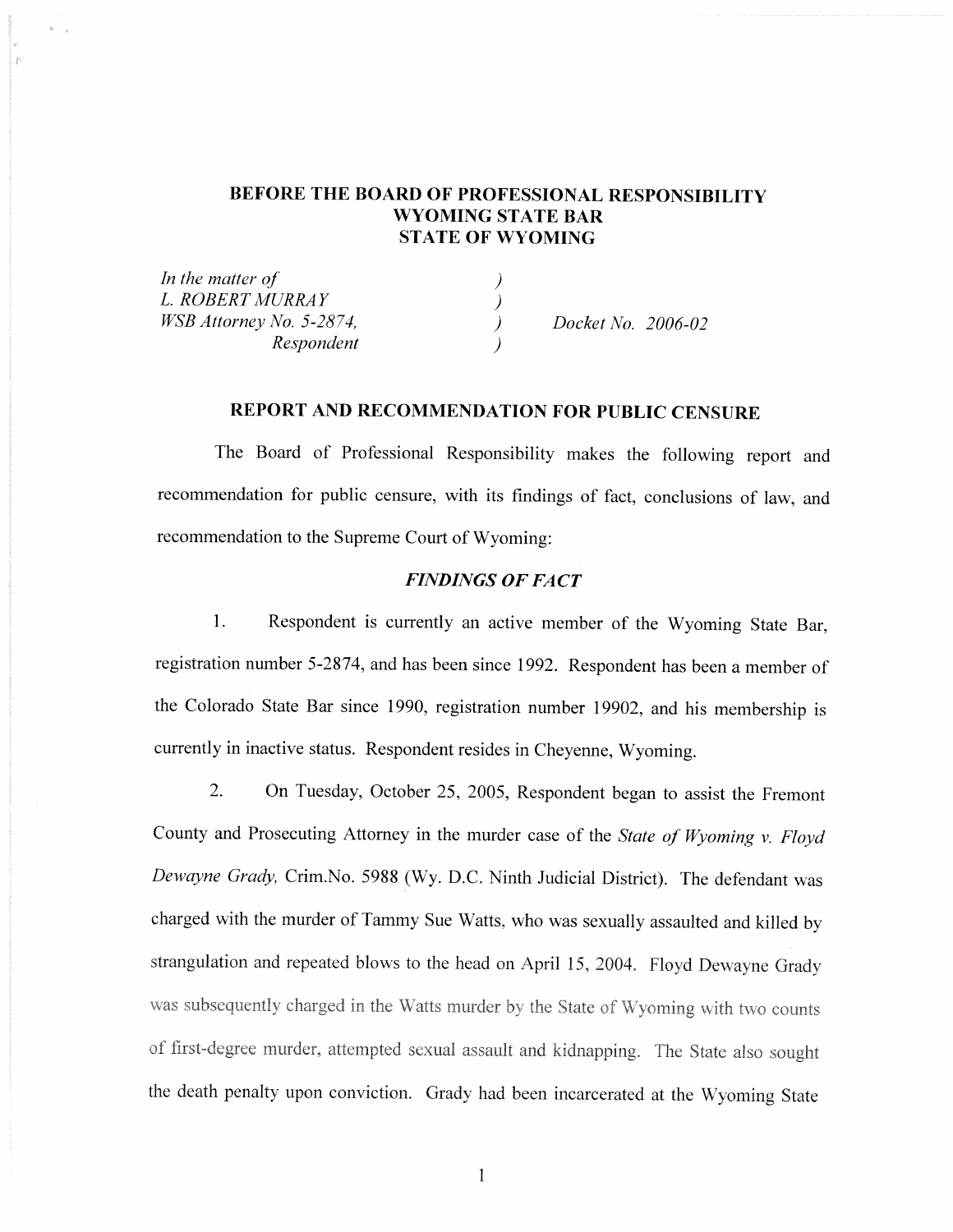Penitentiary in Rawlins and was transferred to the Honor Farm sometime before the killing. Grady had been serving a 10 to 30 year sentence stemming from a 1995 violent rape conviction in Laramie County, Wyoming. State v. Grady, 914 P.2d 1230 (Wy. 1996).

 $\overline{3}$ . A jury trial in the case began during the week of October 31, 2005 and ended Friday, November 18, 2005, in the late afternoon after the jury announced it was hopelessly deadlocked. The Honorable Norman E. Young declared a mistrial and discharged the jury. Respondent represented the State of Wyoming during the trial as a specially appointed Deputy County Attorney.

 $4.$ After the jury was discharged, some of the jurors who held out for a guilty verdict discussed their concerns about the jury's deliberations with Judge Young on the record. Those jurors and other jurors who held out for a guilty verdict thereafter stayed in the courtroom and later moved to the County Attorney's Office to speak to the prosecution team. Respondent joined the conversation with the discharged jurors after meeting with the victim's family. After some time passed, Respondent joined members of the prosecution team and some of the discharged jurors, accompanied by several spouses, at a restaurant that shares space with a bar in Lander, Wyoming.

5. Approximately a half-hour later, one of the two discharged jurors who held out for acquittal of the defendant arrived at the restaurant to pick up a take-out order of food. A member of the prosecution team approached the discharged juror to discuss her jury service. The discharged juror was standing at a counter across the room from the table where Respondent was sitting with members of the prosecution team and other

 $\overline{2}$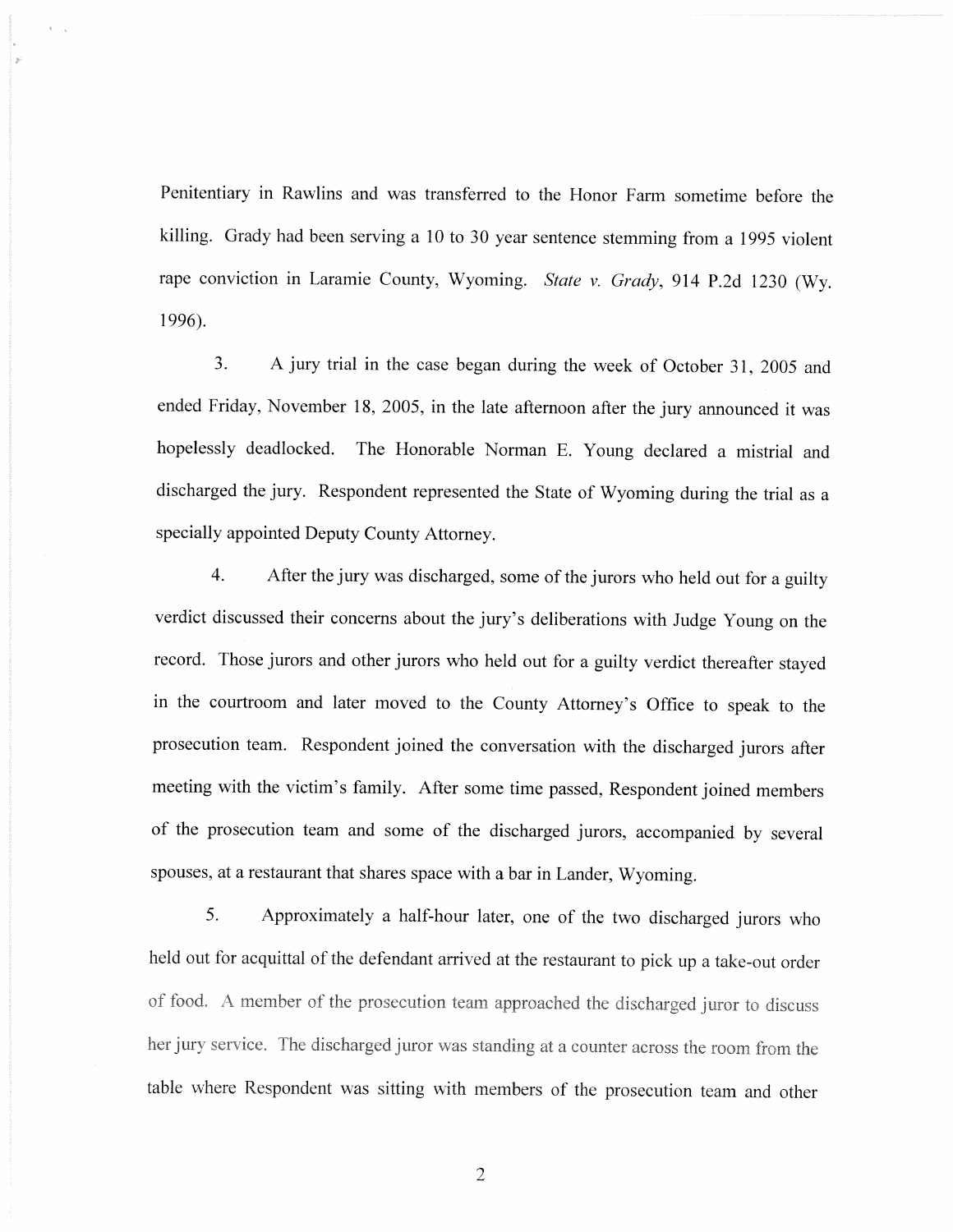discharged jurors. Upon seeing the other discharged jurors with the prosecution team, the discharged juror made comments towards the group about her perception of jurors socializing with the prosecution team. At that time, the discharged juror observed Respondent make a derogatory remark about her to the persons sitting with him. The discharged juror later approached Responden and asked if Respondent had made a derogatory remark about her. Respondent repeated the derogatory remark.

6. Respondent's conduct was prejudicial to the administration of justice in violation of Rule 8.4 of the Wyoming Rules of Professional Conduct, in effect on November 18, 2005.

7. Later in the evening of November 18, 2005, Respondent engaged in a casual conversation and under informal circumstances with a member of the print-media on the sidewalk outside the front entrance to the same establishment in Lander, Wyoming. From the beginning of the conversation, Respondent understood the conversation was "off the record," and Respondent further understood that Respondent would not be quoted even as an "anonymous source." During the conversation, Respondent made extrajudicial statements related to the character of the defendant and expressed his opinion as to the guilt of the defendant. Respondent did not act intentionally -- either knowingly or purposefully -- to violate the Wyoming Rules of Professional Conduct. His conduct, however, was wrong. Respondent acknowledges that Respondent acted in reckless disregard of his ethical obligations regarding extrajudicial statements.

8. Respondent made extrajudicial statements that a reasonable person would

3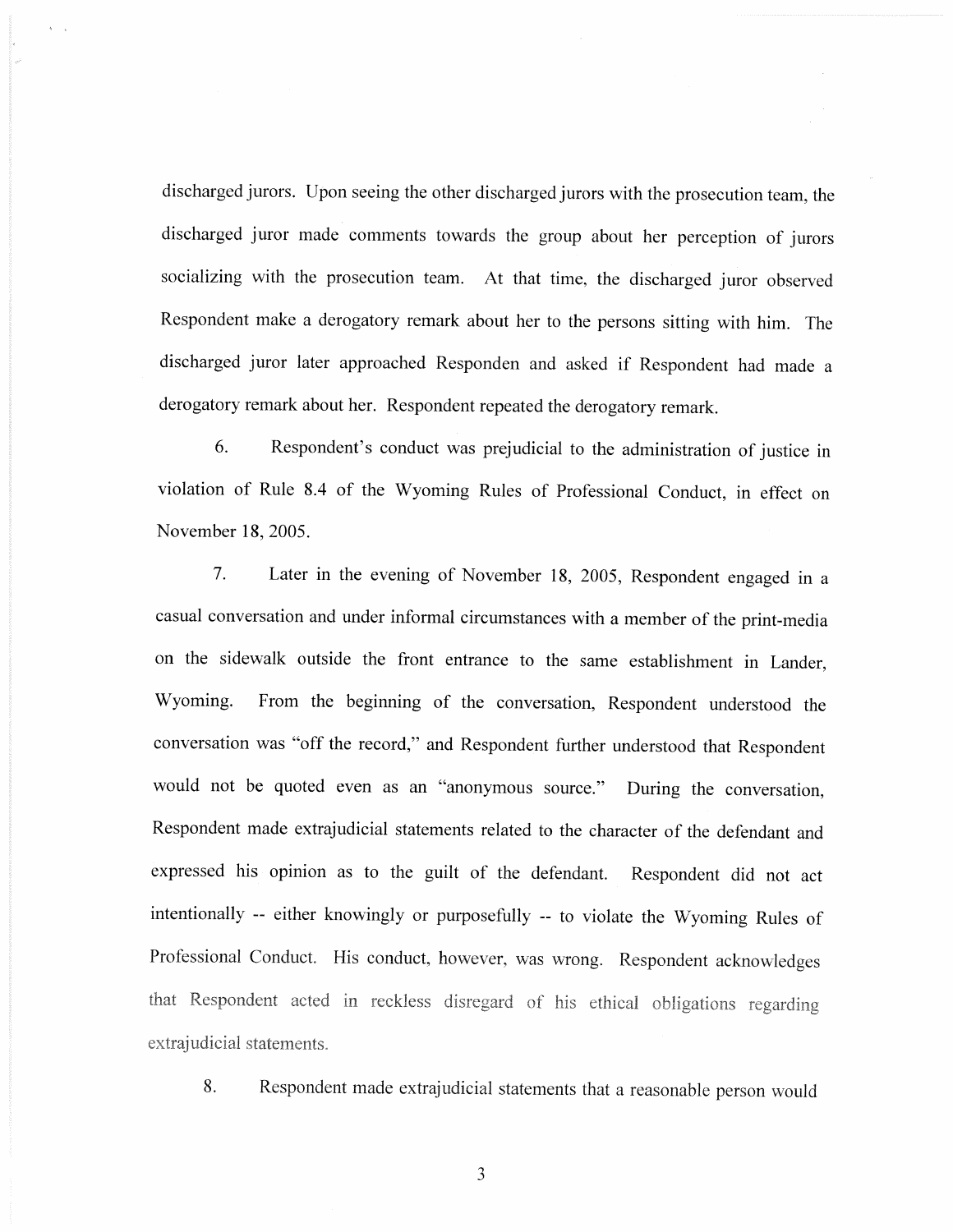expect to be disseminated by means of public communication and Respondent reasonably should have known that his extrajudicial statements would have a substantial likelihood of materially prejudicing an adjudicative proceeding. At the time Respondent made these statements, Respondent knew Rule 3.6 of the Wyoming Rules of Professional Conduct, in effect on November 18, 2005, provided that extrajudicial statements regarding the character of the accused and extrajudicial statements expressing an opinion as to the guilt of a defendant are presumptively improper when made in a criminal case.

9. Respondent's conduct violated Rule 3.6 of the Wyoming Rules of Professional Conduct, in effect on November 18, 2005.

10. On November 30, 2005, defense counsel moved to disqualify Respondent from the retrial of the defendant and for a change of venue, and requested a show cause order to hold Respondent in contempt based upon the extrajudicial statements Respondent made to the member of the print-media.

11. An Order to Show Cause was issued by Judge Young on December 5, 2005, requiring Respondent to appear and show cause why Respondent should not be held in contempt for making extrajudicial statements in violation of an order entered by Judge Young, on April 20, 2005, incorporating the prohibited categories of Wyoming State Bar Rule 3.6. The Show Cause hearing and hearing on the defense motions were held on December 15, 2005, during which Judge Young criticized Respondent for his extrajudicial statements and his conduct toward the discharged juror. Judge Young granted the defense's renewed motion for change of venue, accepted Respondent's resignation from the case and, in light of his action, granted a defense motion to withdraw

 $\overline{4}$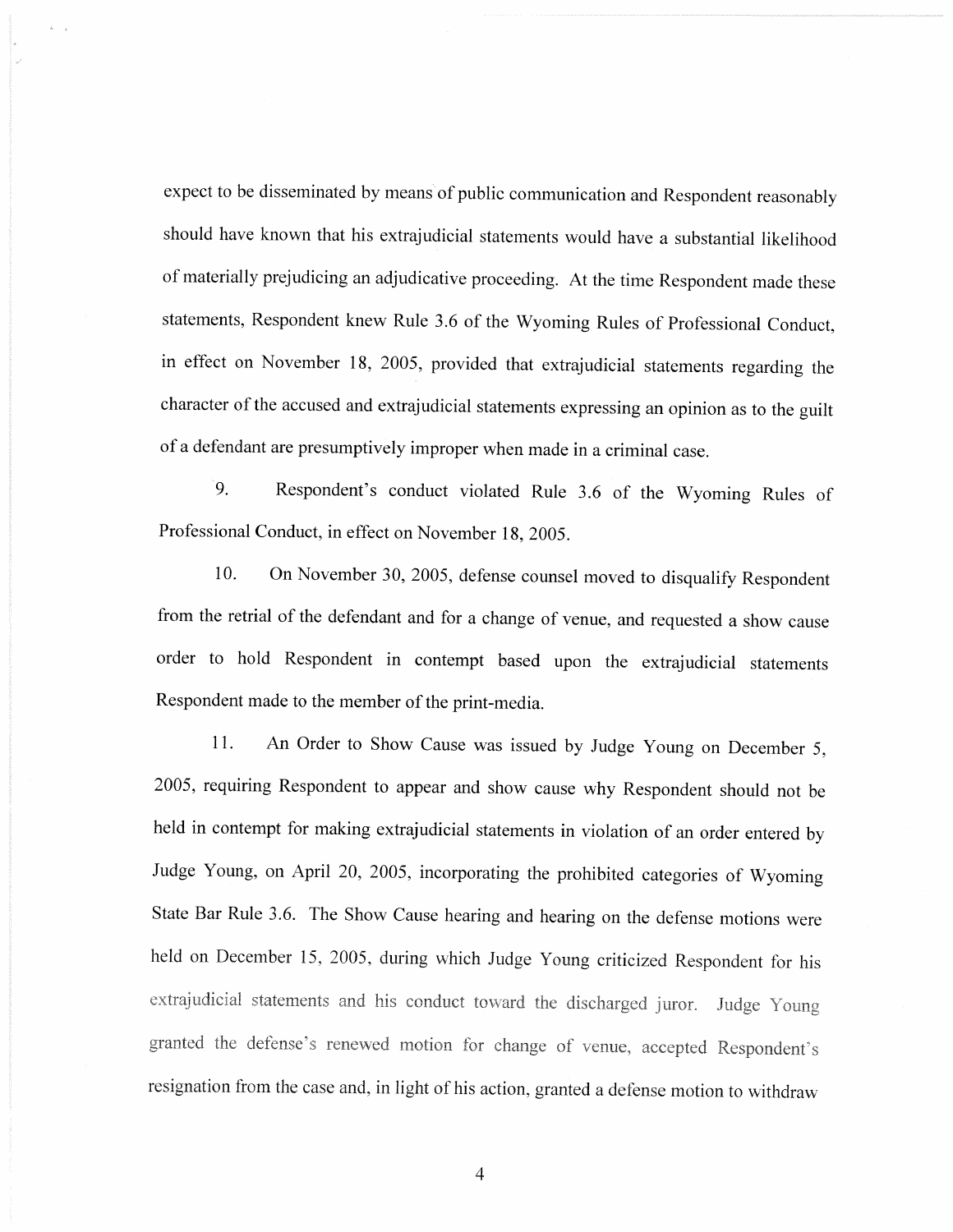its motion to hold Respondent in contempt. A new trial was set in the matter for April 2006 in Jackson, Wyoming. Judge Young entered his order changing the venue for trial based upon all of the media reports following his declaration of a mistrial, including the article written by the member of the media that reported the extrajudicial statements Respondent made to him during our conversation on November 18, 2005.

12. At the conclusion of the retrial in Jackson, Wyoming, in April 2006, the jury returned a unanimous verdict finding Floyd Dewayne Grady guilty of the sexual assault and murder of Tammy Sue Watts, declined to impose the death penalty and returned a verdict recommending the defendant be sentenced to life imprisonment without the possibility of parole. The Fremont County and Prosecuting Attorney advised Respondent that his misconduct in making a derogatory remark to the discharged juror and his misconduct in making extrajudicial statements to a member of the print-media did not affect the retrial of Floyd Dewayne Grady.

This is the first time a complaint has been filed against Respondent with 13. the Wyoming Board of Professional Responsibility. Before and after this incident with the discharged juror, Respondent has tried numerous jury trials. Never before or after the incident on November 18, 2005, has Respondent made a derogatory remark to any juror. It is usually his practice to refrain from discussing a case with a discharged juror.

Respondent has been disciplined by his employer for the misconduct 14. Respondent engaged in during the evening hours of November 18, 2005. On March 9, 2006, his employer required Respondent to follow an aggressive 60 day performance improvement plan, which Respondent successfully completed on May 9, 2006.

5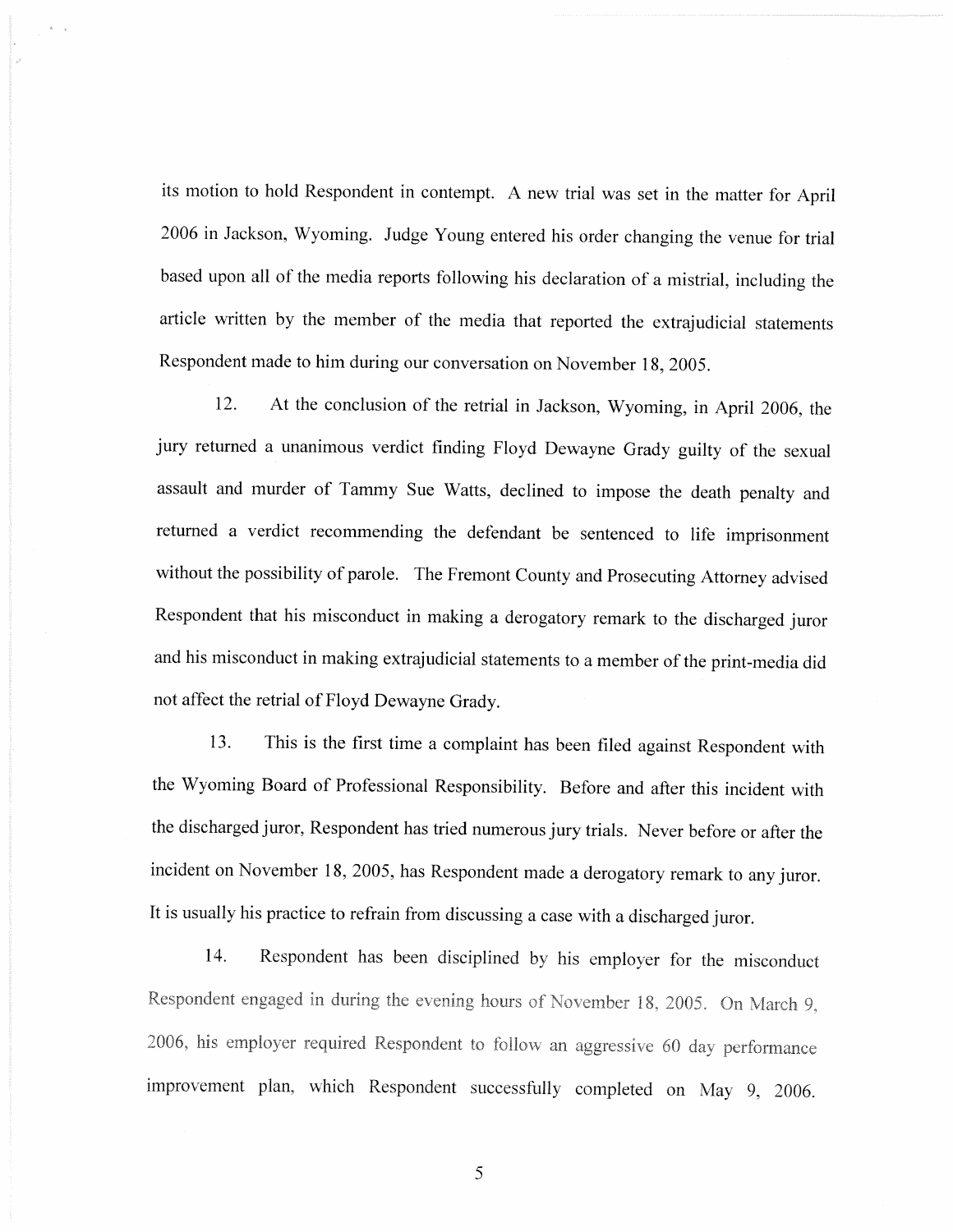Respondent also received a 14 day unpaid suspension, which Respondent served in August 2006.

#### **CONCLUSIONS OF LAW**

15. Standard 6.33 of the ABA Standards for Imposing Lawyer Sanctions discusses the acts which result in a public censure for violation of Rule 3.5: "Reprimand [or public censure] is generally appropriate when a lawyer is negligent in determining whether it is proper to engage in communication with an individual in the legal system. and causes injury or potential injury to a party or interference or potential interference with the outcome of the legal proceeding."

16. Standard 5.23 of the ABA Standards for Imposing Lawyer Sanctions discusses the acts which result in a public censure for violation of Rule 3.8: "Reprimand [or public censure] is generally appropriate when a lawyer in an official or governmental position negligently fails to follow proper procedures or rules, and causes injury or potential injury to a party or to the integrity of the legal process."

ABA Standards for Imposing Lawyer Sanctions 9.1 provides for 17. consideration of aggravating and mitigating circumstances in deciding on an appropriate sanction. Section 9.21 defines aggravating circumstances as "any consideration, or factors that may justify an increase in the degree of discipline to be imposed." Section 9.31 defines mitigating circumstances as "any considerations, or factors that may justify a reduction in the degree of discipline to be imposed."

a. Applicable aggravating factors in this case are:

i. Section 9.22 (i)---substantial experience in the practice of law.

6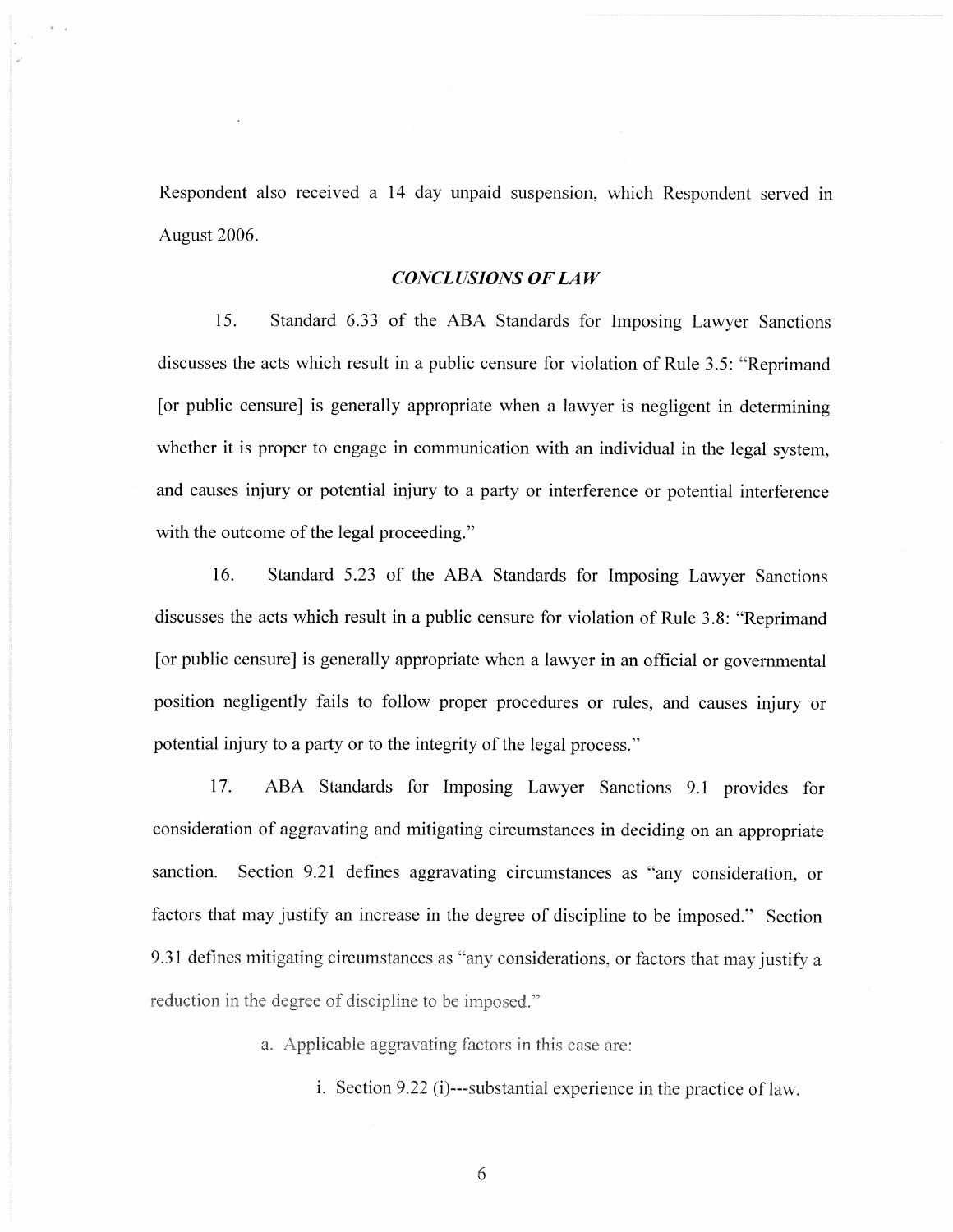- b. Applicable mitigating factors are:
	- i. Section 9.32 (a)---absence of a prior disciplinary record;
	- ii. Section 9.32 (b)---absence of a dishonest or selfish motive;
	- iii. Section 9.32 (e)---full and free disclosure to disciplinary board

or cooperative attitude toward proceedings; and

iv. Section 9.32 ( $k$ )---imposition of other penalties or sanctions.

#### RECOMMENDATION TO THE SUPREME COURT OF WYOMING

18. As an appropriate sanction for Respondent's violations of the Wyoming

Rules of Professional Conduct, it is recommended that he receive a public censure.

19. The following should be provided in a press release:

"Cheyenne Attorney L. Robert Murray received a formal public censure by order of the Wyoming Supreme Court on Mr. Murray made a derogatory remark to a juror who had been discharged following a mistrial in a first degree homicide case. In addition, Mr. Murray made inappropriate comments to a member of the print media following this jury trial. The Wyoming Rules of Professional Conduct regulate the conduct of Wyoming attorneys. Mr. Murray's derogatory remark to the discharged juror violated Rule 8.4(d), which prohibits an attorney from engaging in conduct that is prejudicial to the administration of justice. He also violated Rule 3.6, in effect on November 18, 2005, which prohibited a lawyer from making extrajudicial statements relating to the character of the accused and prohibited a lawyer from expressing an opinion as to the guilt of a defendant. Under the Rule in effect on November 11, 2005, Mr. Murray's extrajudicial statements presumptively had a substantial likelihood of materially prejudicing an adjudicative proceeding. The sanction was mitigated since Mr. Murray had no prior disciplinary record. Mr. Murray stipulated to these facts and consented to this discipline. The Board of Professional Responsibility approved the stipulation. recommending that the Wyoming Supreme Court publicly discipline Mr. Murray. After reviewing the record and recommendation, the Wyoming Supreme Court entered its order publicly censuring Mr. Murray and required him reimburse the Wyoming State Bar \$100 in costs and pay an administrative fee of \$500."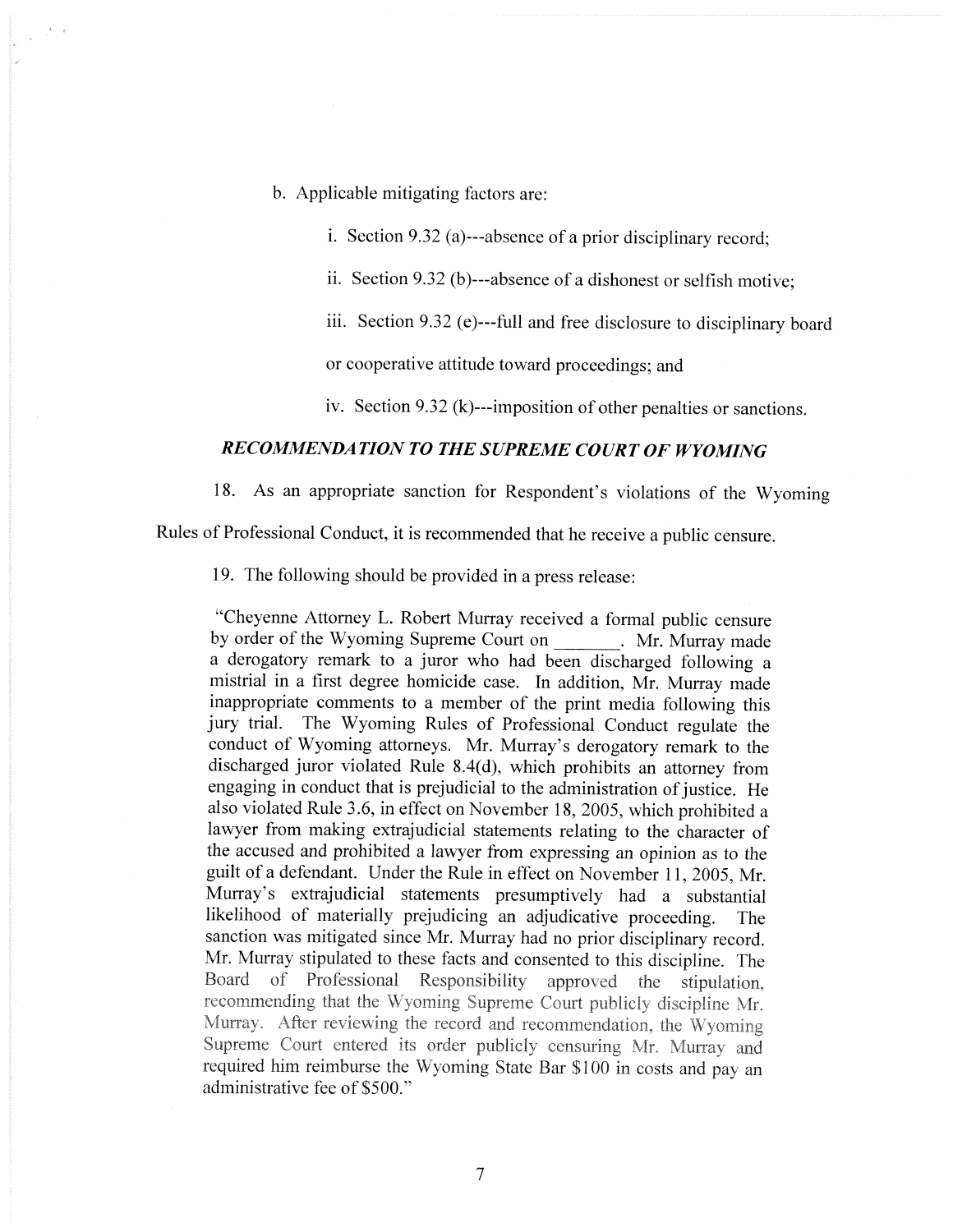19. Respondent should reimburse the Wyoming State Bar for the costs of handling this matter, capped at \$100.00 and pay the administrative fee of \$500.00 no later than November 1, 2006.

This decision is unanimously made by a quorum of the Board of Professional Responsibility. It is therefore so recommended September  $\boxed{7}$ , 2006.

Richard Honaker

Board of Professional Responsibility

Copies: Bar Counsel Paul Hickey Robert Murray

 $\frac{1}{\sqrt{2}}\left(\frac{1}{\sqrt{2}}\right)^2$